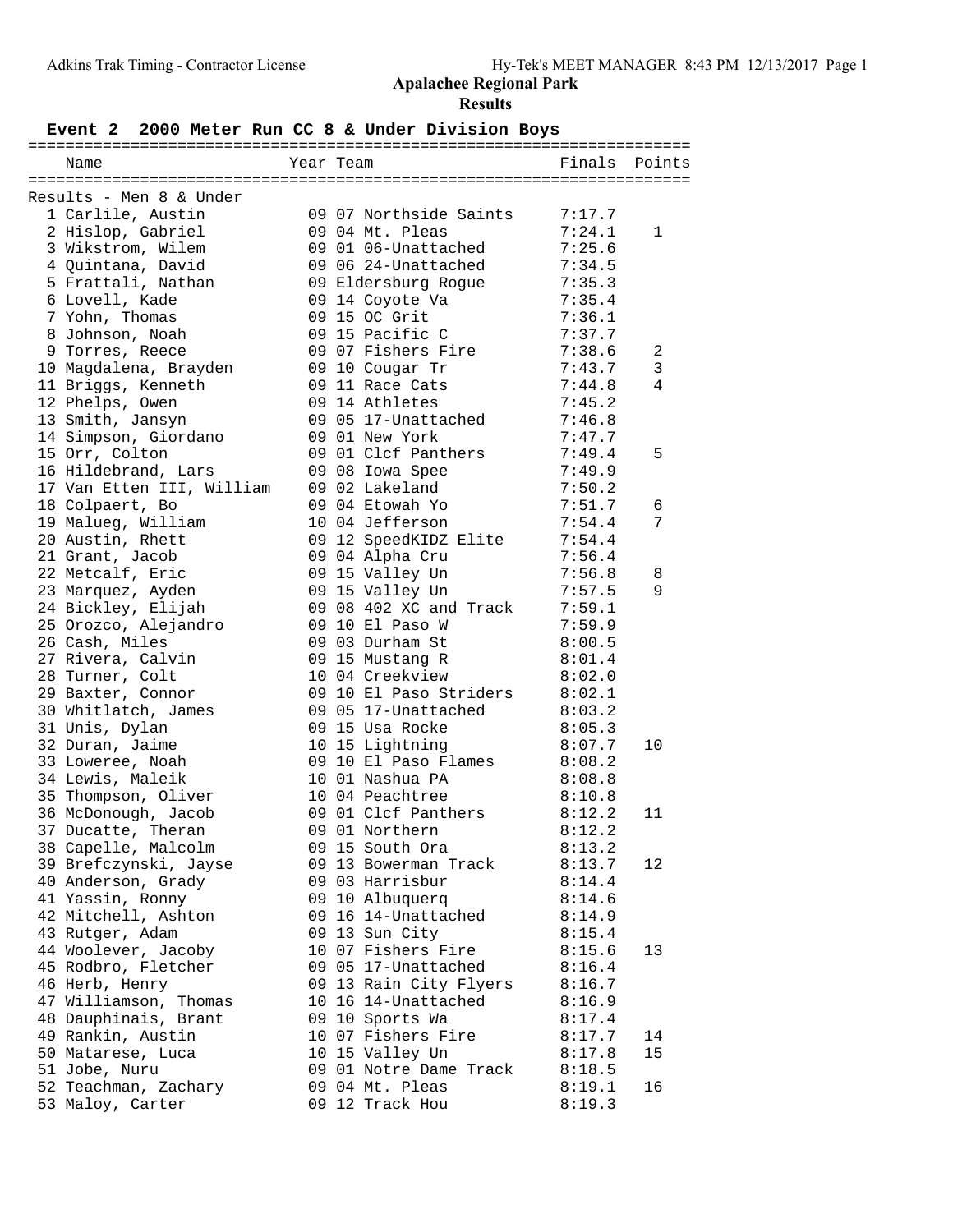|                                             |  |  | Event 2 2000 Meter Run CC 8 & Under Division Boys         |        |    |
|---------------------------------------------|--|--|-----------------------------------------------------------|--------|----|
| 54 Sahid, Jack                              |  |  | 09 14 Peninsula Flyers                                    | 8:20.5 |    |
| 55 Cizek, Filip                             |  |  | 09 13 Issaquah                                            | 8:20.5 |    |
| 56 Aubourg, Sebastien                       |  |  | 09 01 Prospect                                            | 8:21.5 | 17 |
| 57 Waites, Lawson                           |  |  | 09 04 Sequoyah                                            | 8:22.2 |    |
| 58 Harris, Ryker                            |  |  | 09 07 Fishers Fire                                        | 8:22.5 | 18 |
| 59 Ramirez, Matthew                         |  |  | 09 15 Chino Pum                                           | 8:22.5 |    |
| 60 Ringwood, Sean                           |  |  | 8:23.0<br>09 01 Notre Dame Track 8:23.5<br>09 04 Dekalb T |        |    |
| 61 Thomas, Jordan                           |  |  |                                                           |        |    |
| 62 Atwood, Locke                            |  |  | 09 04 Dekalb Tr                                           | 8:23.8 | 19 |
| 63 Cote, Anthony                            |  |  | 10 04 Mt. Pleas                                           | 8:24.2 | 20 |
| 64 Kaulen, Ryan                             |  |  | 09 05 Hilliard                                            | 8:25.5 |    |
| 65 Kam, Charles                             |  |  | 09 15 Chino Hil                                           | 8:26.3 |    |
| 66 Geagan, Patrick                          |  |  | 09 01 02-Unattached                                       | 8:27.2 |    |
| 67 Butler, Drew                             |  |  | 10 04 Mt. Pleas                                           | 8:27.3 | 21 |
| 68 Levin, Josiah                            |  |  | 09 10 NX Level Track 8:27.7                               |        |    |
| 69 Tovar, Jackson                           |  |  | 09 15 Chino Pum                                           | 8:28.2 |    |
| 70 Welsh, Liam                              |  |  | 10 04 Walton Yo                                           | 8:28.8 |    |
| 71 Talavera, Jose                           |  |  | 09 10 El Paso Flames                                      | 8:28.9 |    |
| 72 Choi, Brayden                            |  |  | 09 16 Pure Athletics                                      | 8:29.5 |    |
| 73 Renzulli, Anthony                        |  |  | 09 01 Clcf Panthers                                       | 8:29.6 | 22 |
| 74 Cisneros, Mateo                          |  |  | 10 15 Lightning                                           | 8:30.0 | 23 |
| 75 Herb Jr, John                            |  |  | 09 13 Rain City Flyers                                    | 8:30.4 |    |
| 76 Handegard, Kai                           |  |  | 09 13 Bowerman Track                                      | 8:30.8 | 24 |
| 77 Brefczynski, Landon                      |  |  | 10 13 Bowerman Track                                      | 8:30.9 | 25 |
| 78 Martinez, Xavier                         |  |  | 10 15 Valley Un                                           | 8:31.1 | 26 |
| 79 Lanning, Ryder                           |  |  | 09 10 Boulder M                                           | 8:31.3 |    |
| 80 Manners, Simon                           |  |  | 10 01 Greater L                                           | 8:32.6 |    |
| 81 Pettit, Gavin                            |  |  | 09 11 Race Cats                                           | 8:32.6 | 27 |
| 82 Mastronardi-Granito, Luc 09 01 Rundmgfit |  |  |                                                           | 8:33.7 |    |
| 83 Volkmann, Tanner                         |  |  | 10 04 Mt. Pleas                                           | 8:34.1 | 28 |
| 84 Lopez Jr, Ruben                          |  |  | 09 15 Lightning                                           | 8:34.2 | 29 |
| 85 Griebel, Adam                            |  |  | 10 01 Nashua PA                                           | 8:35.7 |    |
| 86 Houtz, Quentin                           |  |  | 09 02 Juniata V                                           | 8:36.2 |    |
| 87 Sarracino, Brian                         |  |  | 09 10 Acoma Running 8:36.8                                |        |    |
| 88 Harrington, Finnian                      |  |  | 09 01 North Kin                                           | 8:37.1 |    |
| 89 Calabrese, Joseph                        |  |  | 09 01 06-Unattached                                       | 8:37.5 |    |
| 90 Lewis, Jackson                           |  |  | 09 13 McMinnvil                                           | 8:37.8 |    |
| 91 Tudryn, Sam                              |  |  | 09 01 Greater L                                           | 8:38.7 |    |
| 92 Hansen, Chanse                           |  |  | 09 15 Chino Hil                                           | 8:39.3 |    |
| 93 Arana, Abel                              |  |  | 10 15 Valley Un                                           | 8:39.9 | 30 |
| 94 Finegan, Gavin                           |  |  | 10 15 Valley Un                                           | 8:40.5 | 31 |
| 95 Broadbent, Tate                          |  |  | 09 13 Snohomish Track                                     | 8:41.6 |    |
| 96 Lally, Shepherd                          |  |  | 09 13 Sun City                                            | 8:42.5 |    |
| 97 McFall, Cayden                           |  |  | 09 04 Peachtree                                           | 8:43.2 |    |
| 98 Duffy, Connor                            |  |  | 10 01 Litchfield Track                                    | 8:43.7 |    |
| 99 Lavelle, Dario                           |  |  | 09 Eldersburg Rogue                                       | 8:43.8 |    |
| 100 Mandel, Samuel                          |  |  | 09 13 North Ida                                           | 8:44.3 |    |
| 101 Bravo, Ryan                             |  |  | 09 15 So Cal Ro                                           | 8:45.2 |    |
| 102 Hernandez, Hayden                       |  |  | 09 12 Northwest                                           | 8:45.4 |    |
| 103 Nia, Shervin                            |  |  | 10 04 Walton Yo                                           | 8:45.5 |    |
| 104 Avrett, Elijah                          |  |  | 09 04 Jefferson                                           | 8:45.9 | 32 |
| 105 Starr, Mason                            |  |  | 10 04 Cherokee                                            | 8:46.0 |    |
| 106 DeChamplain, Daniel                     |  |  | 09 04 45-Unattached                                       | 8:47.4 |    |
| 107 Alder, Michael                          |  |  | 10 03 Franklin                                            | 8:48.3 |    |
| 108 Yaun, Burket                            |  |  | 09 04 Mt. Pleas                                           | 8:48.8 | 33 |
| 109 Scott, Cody                             |  |  | 09 15 Valley Un                                           | 8:49.0 | 34 |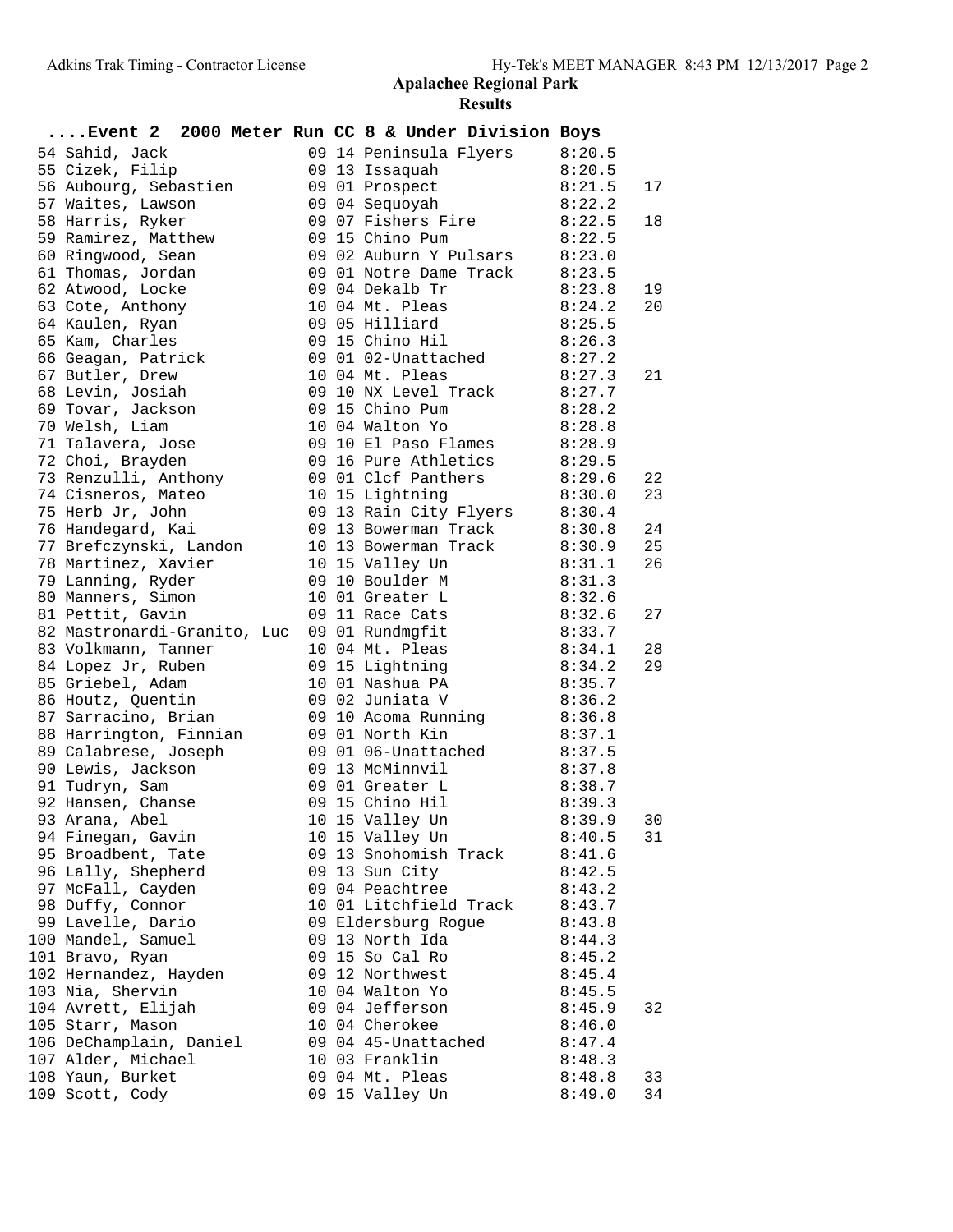|                                                                           |  |  | Event 2 2000 Meter Run CC 8 & Under Division Boys                                     |                  |    |
|---------------------------------------------------------------------------|--|--|---------------------------------------------------------------------------------------|------------------|----|
| 110 Vondrak, Vladimir                                                     |  |  | 09 04 Etowah Yo 8:49.1<br>09 07 Fishers Fire 8:49.3<br>09 14 Fast Trace               |                  | 35 |
| 111 Smith, Isaac                                                          |  |  |                                                                                       |                  | 36 |
| 112 Cruz, Alex                                                            |  |  | 09 14 Fast Trac                                                                       | 8:49.7           |    |
| 113 Poncho, Evan                                                          |  |  | 09 10 Acoma Running 8:50.1                                                            |                  |    |
| 114 St Laurent, Alexander                                                 |  |  | 09 01 02-Unattached 8:50.3                                                            |                  |    |
| 115 Fuenmayor, Eli                                                        |  |  | 09 07 Fishers Fire 8:51.3                                                             |                  | 37 |
| 116 Oliver, Brooks                                                        |  |  |                                                                                       |                  |    |
| 116 Harrison, Porter                                                      |  |  | 10 13 Rain City Flyers 8:52.3<br>09 03 Cape Fear Flyers 8:52.3                        |                  |    |
| 118 Adams, Joshua                                                         |  |  | 09 08 West Omaha Track 8:53.1                                                         |                  |    |
| 119 Torres, Fernando                                                      |  |  | 10 15 Lightning                                                                       | 8:53.5           | 38 |
|                                                                           |  |  |                                                                                       |                  |    |
| 121 Plunkett, Ben                                                         |  |  | 09 04 Mt. Pleas<br>8:54.3                                                             |                  | 39 |
| 121 111<br>122 Mchoul, Robert                                             |  |  | 09 04 Dekalb Tr                                                                       | 8:54.4           | 40 |
| 123 Cote, Nathan                                                          |  |  | 09 04 Jefferson                                                                       | 8:54.7           | 41 |
| 124 Gomez, Elliot                                                         |  |  | 09 01 Town Track 8:55.0                                                               |                  |    |
| 125 Dean, Mason                                                           |  |  | 09 10 Albuquerq 8:55.2                                                                |                  |    |
|                                                                           |  |  | 126 Ruddick, Michael (19904 Mt. Pleas 19:55.9                                         |                  | 42 |
| 127 Jablonski, Caleb                                                      |  |  | 09 07 South Cen 8:56.0                                                                |                  |    |
|                                                                           |  |  |                                                                                       |                  |    |
|                                                                           |  |  |                                                                                       |                  |    |
|                                                                           |  |  |                                                                                       |                  | 43 |
| 131 Baird, Jake                                                           |  |  | 9:00.4<br>10 15 Valley Un                                                             |                  | 44 |
| 132 Clark, Isaiah                                                         |  |  | 10 10 El Paso Flames 9:01.8                                                           |                  |    |
| 133 Blessington, Matthew                                                  |  |  | 09 02 Westfield                                                                       | 9:01.9           |    |
| 134 Tucker, Garrett                                                       |  |  |                                                                                       | 9:02.3           |    |
|                                                                           |  |  | 09 04 Sequoyah                         9:02.3<br>09 04 Dekalb Tr               9:02.5 |                  | 45 |
| 135 Frierson, Bobby<br>106 - Theory<br>136 Lewis, Ty                      |  |  | 09 10 Team Haa'Nu 9:03.0                                                              |                  |    |
| 137 Lackey, Benjamin                                                      |  |  | 10 05 17-Unattached 9:03.2                                                            |                  |    |
| 138 Daniel, Kai                                                           |  |  | 09 01 Mighty Lions 9:03.7                                                             |                  |    |
| 139 Anchan, Ayur                                                          |  |  | 09 03 Greensbor                                                                       | 9:04.0           |    |
|                                                                           |  |  |                                                                                       | 9:04.5           | 46 |
| 140 Miller, Mason<br>141 Flaitz, Tucker                                   |  |  | 10 04 Mt. Pleas 9:04.5<br>09 02 Southern 9:04.7                                       |                  |    |
| 142 Gray, Kai                                                             |  |  | 10 12 26-Unattached 9:05.0                                                            |                  |    |
| 143 McNeely, Preston                                                      |  |  | 09 07 Columbus Running 9:05.0                                                         |                  |    |
| 144 Souza, Will                                                           |  |  | 09 01 Sentinel                                                                        | 9:06.4           |    |
| 145 Potter, Quentin                                                       |  |  |                                                                                       | 9:06.8           |    |
|                                                                           |  |  | 09 10 Landshark                                                                       |                  | 47 |
|                                                                           |  |  |                                                                                       | 9:07.1<br>9:07.9 | 48 |
| 145 Potter, <sub>X</sub> .<br>146 Felix, Santiago<br>147 Arutunyan, Romeo |  |  |                                                                                       |                  | 49 |
| 149 Smith, Alistair                                                       |  |  | 10 13 North Ida                                                                       | 9:09.4           |    |
| 150 Begay, Quinton                                                        |  |  | 10 10 Nb3f XC Club                                                                    | 9:09.6           | 50 |
| 151 Varga, Jacob                                                          |  |  | 09 02 Auburn Y Pulsars                                                                | 9:10.5           |    |
| 152 Paquin, Lyonel                                                        |  |  | 09 10 Nb3f XC Club                                                                    | 9:11.2           | 51 |
| 153 Konte, Garaba                                                         |  |  | 09 10 Cougar Tr                                                                       | 9:12.4           | 52 |
| 154 Carbis, Tyler                                                         |  |  | 09 04 Jefferson                                                                       | 9:13.9           | 53 |
| 155 Harris, Troy                                                          |  |  | 10 04 Carrollton Track                                                                | 9:14.4           |    |
| 156 Diaz, Hector                                                          |  |  | 09 15 Lightning                                                                       | 9:14.8           | 54 |
| 157 Pinson, Parker                                                        |  |  | 09 04 Mt. Pleas                                                                       | 9:14.9           | 55 |
| 158 Westrip, Charlie                                                      |  |  | 10 04 Etowah Yo                                                                       | 9:15.9           | 56 |
| 159 Smith-Apperson, Casey                                                 |  |  | 09 13 Sun City                                                                        | 9:16.0           |    |
| 160 Gourley, Waylon                                                       |  |  | 09 07 Columbus Running                                                                |                  |    |
| 161 Beckmen, Owen                                                         |  |  | 10 14 Coyote Va                                                                       | 9:16.8<br>9:16.8 |    |
| 162 Martinez, Andres                                                      |  |  | 09 10 Cougar Tr                                                                       | 9:16.9           | 57 |
| 163 Hogan, Maxim                                                          |  |  | 09 01 Nashua PA                                                                       | 9:17.6           |    |
| 164 Garrett, Larkin                                                       |  |  | 09 04 Marietta                                                                        | 9:17.7           |    |
| 165 Brennick, Nathaniel                                                   |  |  | 10 01 Clcf Panthers                                                                   | 9:18.2           | 58 |
|                                                                           |  |  |                                                                                       |                  |    |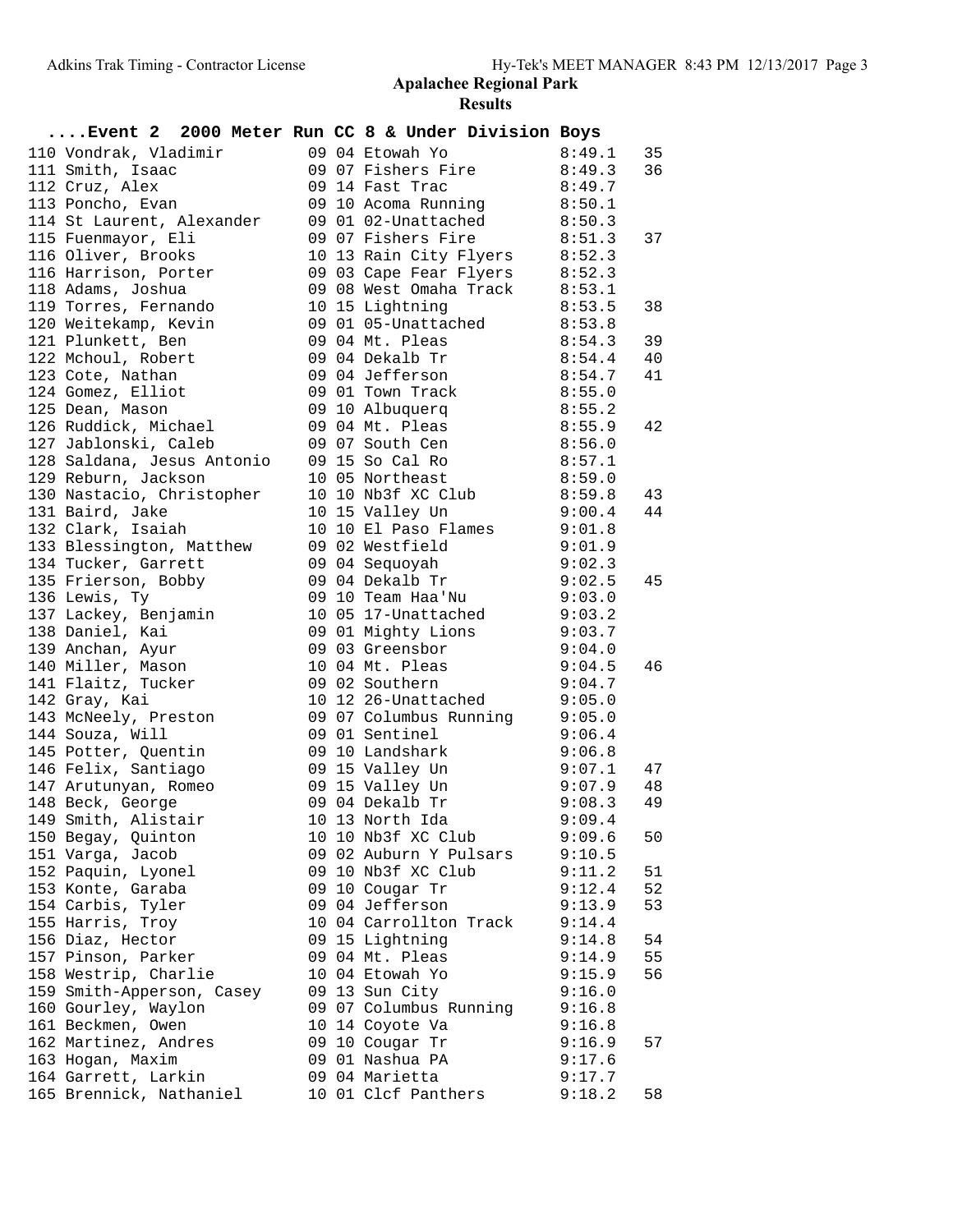| Event 2 2000 Meter Run CC 8 & Under Division Boys                                                                                                                                                          |  |                                                                                                                      |         |    |
|------------------------------------------------------------------------------------------------------------------------------------------------------------------------------------------------------------|--|----------------------------------------------------------------------------------------------------------------------|---------|----|
| 166 Romano, Thomas<br>167 Cerecer, Edgar<br>168 Ulrich, Isaac                                                                                                                                              |  | 09 04 Mt. Pleas 9:19.1<br>09 14 Fast Trac 9:19.4                                                                     | 9:19.1  | 59 |
|                                                                                                                                                                                                            |  |                                                                                                                      |         |    |
|                                                                                                                                                                                                            |  | 10 08 402 XC and Track 9:20.9                                                                                        |         |    |
| 169 Hacker, Samuel 69 10 Landshark                                                                                                                                                                         |  | 9:21.2                                                                                                               |         |    |
| 170 Felix Lara, Anthony                                                                                                                                                                                    |  | 10 14 Pond Runn 9:23.9                                                                                               |         |    |
| 171 Edussuriya-Essl, Viran 09 14 Diablo Va 9:23.9<br>172 Sullivan-Ricciardi, Odin 09 02 Crimson Knights 9:24.4<br>173 Rodenbaugh, Hoyt 09 02 Juniata V 9:24.5<br>174 Canton, Briggs 10 08 Iowa Spee 9:24.5 |  |                                                                                                                      |         |    |
|                                                                                                                                                                                                            |  |                                                                                                                      |         |    |
|                                                                                                                                                                                                            |  |                                                                                                                      |         |    |
|                                                                                                                                                                                                            |  |                                                                                                                      |         |    |
| 175 Butler, Shepherd                                                                                                                                                                                       |  | 10 01 Clcf Panthers 9:24.7                                                                                           |         | 60 |
| 176 Loomis, Jack                                                                                                                                                                                           |  | 09 13 Spokane M<br>9:25.0                                                                                            |         |    |
| 177 Frusztajer, Keve                                                                                                                                                                                       |  |                                                                                                                      |         |    |
|                                                                                                                                                                                                            |  | 10 01 Litchfield Track 9:25.5<br>09 13 Bowerman Track 9:25.8<br>10 14 38-Unattached 9:26.3<br>09 15 Lightning 9:27.0 |         | 61 |
|                                                                                                                                                                                                            |  |                                                                                                                      |         |    |
| - .<br>180  Salinas, Jacob                                                                                                                                                                                 |  |                                                                                                                      |         | 62 |
| 181 Reddy, Ved                                                                                                                                                                                             |  | 10 15 Valley Un 9:29.4                                                                                               |         | 63 |
| 182 Burns, Oscar                                                                                                                                                                                           |  | 10 01 Nashua PA 9:30.0                                                                                               |         |    |
| 183 Pridgen, Jamar                                                                                                                                                                                         |  | 09 03 Cape Fear Flyers 9:30.3                                                                                        |         |    |
|                                                                                                                                                                                                            |  | 09 05 17-Unattached 9:30.9<br>09 10 Nb3f XC Club 9:31.5<br>09 13 Federal W 9:32.2                                    |         |    |
| 184 Myers, Carter<br>185 Torres, Ethan<br>186 Sing, Quinnton                                                                                                                                               |  |                                                                                                                      |         | 64 |
|                                                                                                                                                                                                            |  |                                                                                                                      |         |    |
| 187 Niebla, Memphis                                                                                                                                                                                        |  | 09 16 Miami Eli 9:32.5                                                                                               |         |    |
| 188 Adair, Corbin                                                                                                                                                                                          |  |                                                                                                                      |         |    |
| 189 Walker, Shane                                                                                                                                                                                          |  | 10 07 South Cen 9:33.0<br>09 01 Prospect 9:33.1                                                                      |         | 65 |
|                                                                                                                                                                                                            |  |                                                                                                                      |         |    |
| 190 Narotsky, Nathaniel        09 01 02-Unattached           9:34.0<br>191 Brooks, Jackson             09 04 Jefferson                  9:34.8                                                             |  |                                                                                                                      |         | 66 |
| 192 Grant, Burleigh                                                                                                                                                                                        |  | 09 01 02-Unattached 9:35.3                                                                                           |         |    |
| 193 Fry, Korban                                                                                                                                                                                            |  | 09 08 402 XC and Track 9:35.4                                                                                        |         |    |
| 194 Morris, Nate                                                                                                                                                                                           |  | 09 04 Dekalb Tr<br>9:35.5                                                                                            |         | 67 |
| 195 Contreras, Dominique                                                                                                                                                                                   |  |                                                                                                                      |         |    |
| 196 Reid, Bryson                                                                                                                                                                                           |  | 10 03 Cape Fear Flyers 9:36.0                                                                                        |         | 68 |
| 197 Croshaw, Drew                                                                                                                                                                                          |  | 10 13 Bowerman Track 9:36.1<br>09 11 Race Cats 9:36.1                                                                |         | 69 |
| 198 Cordaway, Daniel                                                                                                                                                                                       |  | 09 11 Race Cats 9:36.1<br>09 12 Katy Expr 9:36.2                                                                     |         |    |
| 199 Davis, Canon                                                                                                                                                                                           |  | 09 04 Dekalb Tr 9:37.3                                                                                               |         | 70 |
| 200 Gumbs-Jacobs, Calvin                                                                                                                                                                                   |  |                                                                                                                      |         | 71 |
| 201 Poillion, Hugo                                                                                                                                                                                         |  |                                                                                                                      |         | 72 |
| 202 Rodriguez, Anderson                                                                                                                                                                                    |  | 09 01 Prospect<br>09 04 Mt. Pleas<br>09 16 Central F 9:38.1<br>10 15 Valley Un 9:39.4                                |         |    |
| 203 Dubal, Jai                                                                                                                                                                                             |  |                                                                                                                      |         | 73 |
|                                                                                                                                                                                                            |  |                                                                                                                      |         |    |
|                                                                                                                                                                                                            |  |                                                                                                                      | 9:42.1  |    |
| 206 Forman, Noah                                                                                                                                                                                           |  | 09 03 On Track                                                                                                       | 9:43.4  |    |
| 207 Willcox, Jack                                                                                                                                                                                          |  | 09 04 Midlands Surge                                                                                                 | 9:44.3  |    |
| 208 Sivakumar, Tushar                                                                                                                                                                                      |  | 10 01 Nitehawks Sports                                                                                               | 9:46.5  |    |
| 209 Adkins, Parker                                                                                                                                                                                         |  | 09 03 North Wake Track                                                                                               | 9:47.4  |    |
| 210 Seals, Levi                                                                                                                                                                                            |  | 10 02 07-Unattached                                                                                                  | 9:48.2  |    |
| 211 Negrete, Nathan                                                                                                                                                                                        |  | 10 07 South Cen                                                                                                      | 9:49.8  |    |
| 212 Romeo, Caiden                                                                                                                                                                                          |  | 10 01 Prospect                                                                                                       | 9:51.3  | 74 |
| 213 Lovell, James                                                                                                                                                                                          |  | 10 02 Southern                                                                                                       | 9:52.2  |    |
| 214 Moody, Adam                                                                                                                                                                                            |  | 10 11 Race Cats                                                                                                      | 9:54.2  | 75 |
| 215 Mills, Devon                                                                                                                                                                                           |  | 09 03 Rocky Mou                                                                                                      | 9:56.5  |    |
| 216 Stow, Alexander                                                                                                                                                                                        |  | 10 07 Fishers Fire                                                                                                   | 9:57.7  | 76 |
| 217 O'Neill, Pablo                                                                                                                                                                                         |  | 10 01 Prospect                                                                                                       | 10:01.1 | 77 |
| 218 Hoffman, Ryan                                                                                                                                                                                          |  | 09 04 Mt. Pleas                                                                                                      | 10:01.6 | 78 |
| 219 Chavez, Andrew                                                                                                                                                                                         |  | 10 10 Nb3f XC Club                                                                                                   | 10:02.5 | 79 |
| 220 Spires, James                                                                                                                                                                                          |  | 10 04 Dekalb Tr                                                                                                      | 10:06.2 | 80 |
| 221 Victorino, Marion                                                                                                                                                                                      |  | 10 10 Walatowa Running                                                                                               | 10:08.6 |    |
|                                                                                                                                                                                                            |  |                                                                                                                      |         |    |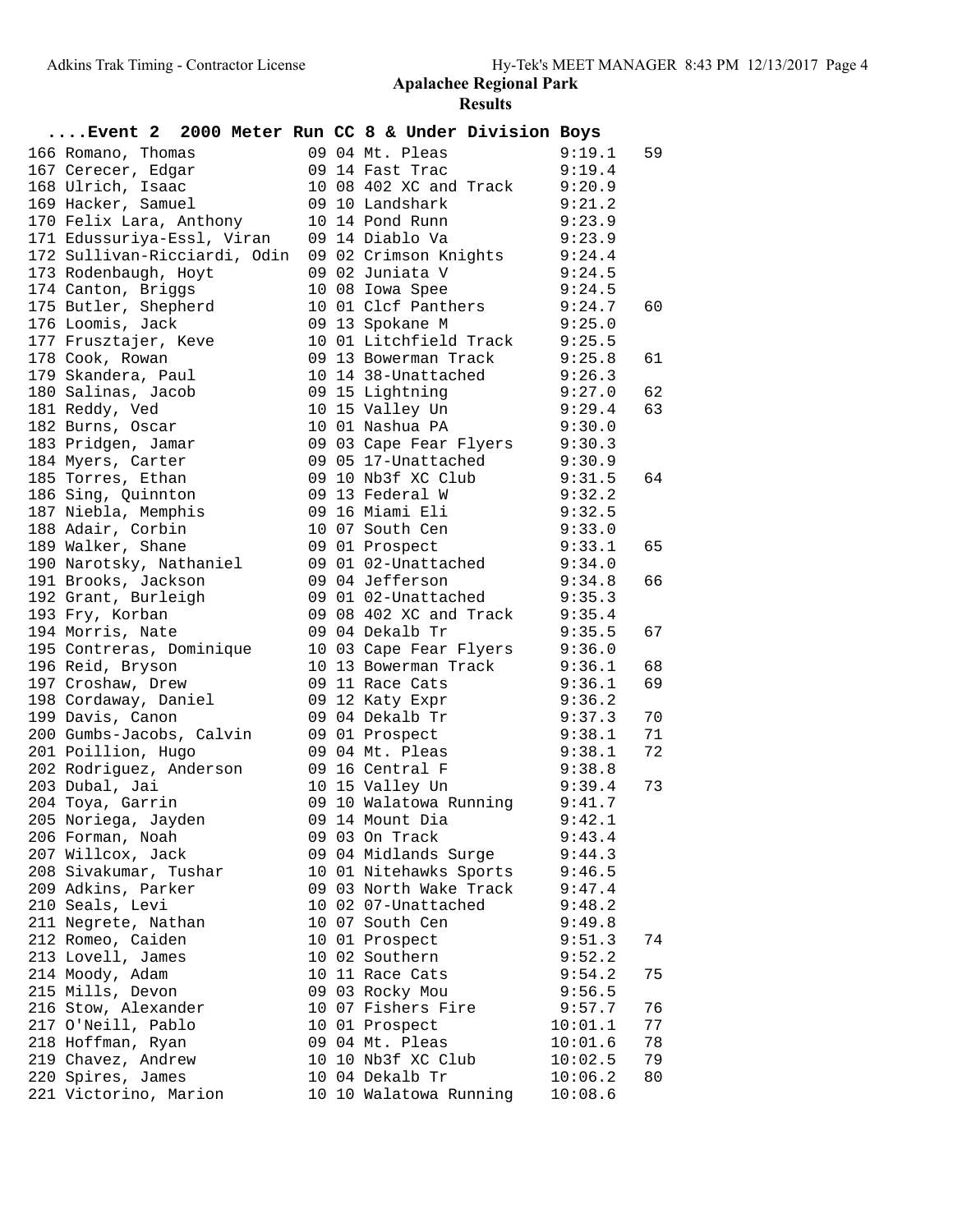Total Time: 46:10.00 Average: 9:14.00

|           | Event 2 2000 Meter Run CC 8 & Under Division Boys |          |          |       |                        |    |    |    |         |     |      |    |      |
|-----------|---------------------------------------------------|----------|----------|-------|------------------------|----|----|----|---------|-----|------|----|------|
|           | 222 Dorny, Logan                                  |          |          |       | 10 11 Race Cats        |    |    |    | 10:22.3 | 81  |      |    |      |
|           | 223 Tsethlikai, Benjamin                          |          |          |       | 09 10 Nb3f XC Club     |    |    |    | 10:23.6 | 82  |      |    |      |
|           | 224 Barnes, Edward                                |          |          |       | 09 10 Cougar Tr        |    |    |    | 10:24.1 | 83  |      |    |      |
|           | 225 Isavi, Dylan                                  |          |          |       | 09 15 Valley Un        |    |    |    | 10:24.5 | 84  |      |    |      |
|           | 226 Laisy, Peyton                                 |          |          |       | 09 03 Harrisbur        |    |    |    | 10:38.5 |     |      |    |      |
|           | 227 Doria, Angelo                                 |          |          |       | 09 07 Northside Saints |    |    |    | 10:39.4 |     |      |    |      |
|           | 228 Stewart, Joshua                               |          |          |       | 09 12 Northwest        |    |    |    | 10:41.3 |     |      |    |      |
|           | 229 Barnes, Nolen                                 |          |          |       | 10 10 Cougar Tr        |    |    |    | 10:43.6 | 85  |      |    |      |
|           | 230 Sequeira, Reid                                |          |          |       | 09 12 Track Hou        |    |    |    | 10:44.1 |     |      |    |      |
|           | 231 Romero, Camden                                |          |          |       | 09 06 24-Unattached    |    |    |    | 10:58.7 |     |      |    |      |
|           | 232 Magness, Jordan                               |          |          |       | 09 04 Jefferson        |    |    |    | 11:04.7 | 86  |      |    |      |
|           | 233 Bharani, Anand                                |          |          |       | 10 12 Infinity Runners |    |    |    | 11:07.3 |     |      |    |      |
|           | 233 Padilla, Tiyon                                |          |          |       | 09 10 Nb3f XC Club     |    |    |    | 11:07.3 | 87  |      |    |      |
|           | 235 Shrock, Mark                                  |          |          |       | 10 01 Prospect         |    |    |    | 11:08.2 | 88  |      |    |      |
|           |                                                   |          |          |       | 10 04 Etowah Yo        |    |    |    |         | 89  |      |    |      |
|           | 236 Powell, Bryce                                 |          |          |       |                        |    |    |    | 11:15.6 |     |      |    |      |
|           | 237 Futral, Channing                              |          |          |       | 10 04 Etowah Yo        |    |    |    | 12:59.4 | 90  |      |    |      |
|           |                                                   |          |          |       | Team Scores            |    |    |    |         |     |      |    |      |
|           |                                                   |          |          |       |                        |    |    |    |         |     | $*7$ |    | $*9$ |
| Rank Team |                                                   |          |          | Total | 1                      | 2  | 3  | 4  | 5       | * 6 |      | *8 |      |
|           |                                                   |          |          |       |                        |    |    |    |         |     |      |    |      |
|           | Results - Men 8 & Under                           |          |          |       |                        |    |    |    |         |     |      |    |      |
|           | 1 07 Fishers Fire                                 |          |          | 83    | 2                      | 13 | 14 | 18 | 36      | 37  | 76   |    |      |
|           | Total Time:                                       |          | 41:23.70 |       |                        |    |    |    |         |     |      |    |      |
|           | Average:                                          |          | 8:16.74  |       |                        |    |    |    |         |     |      |    |      |
|           | 2 04 Mt. Pleasant Track A                         |          |          | 86    | $\mathbf{1}$           | 16 | 20 | 21 | 28      | 33  | 42   | 59 |      |
|           | Total Time:                                       |          | 41:08.80 |       |                        |    |    |    |         |     |      |    |      |
|           |                                                   | Average: | 8:13.76  |       |                        |    |    |    |         |     |      |    |      |
|           | 3 15 Valley United Track Cl                       |          |          | 88    | 8                      | 9  | 15 | 26 | 30      | 31  | 34   | 47 |      |
|           | Total Time:                                       |          | 41:23.10 |       |                        |    |    |    |         |     |      |    |      |
|           | Average:                                          |          | 8:16.62  |       |                        |    |    |    |         |     |      |    |      |
|           | 4 15 Lightning Youth Runnin                       |          |          | 154   | 10                     | 23 | 29 | 38 | 54      | 62  |      |    |      |
|           | Total Time:                                       |          | 43:20.20 |       |                        |    |    |    |         |     |      |    |      |
|           | Average:                                          |          | 8:40.04  |       |                        |    |    |    |         |     |      |    |      |
|           | 5 01 Clcf Panthers                                |          |          | 156   | 5                      | 11 | 22 | 58 | 60      |     |      |    |      |
|           | Total Time:                                       |          | 43:14.10 |       |                        |    |    |    |         |     |      |    |      |
|           | Average:                                          |          | 8:38.82  |       |                        |    |    |    |         |     |      |    |      |
|           | 6 13 Bowerman Track                               |          |          | 190   | 12                     | 24 | 25 | 61 | 68      |     |      |    |      |
|           | Total Time:                                       |          | 44:17.30 |       |                        |    |    |    |         |     |      |    |      |
|           | Average:                                          |          | 8:51.46  |       |                        |    |    |    |         |     |      |    |      |
|           | 7 04 Jefferson Parks & Recr                       |          |          | 199   | 7                      | 32 | 41 | 53 | 66      | 86  |      |    |      |
|           | Total Time:                                       |          | 44:23.70 |       |                        |    |    |    |         |     |      |    |      |
|           | Average:                                          |          | 8:52.74  |       |                        |    |    |    |         |     |      |    |      |
|           | 8 04 Dekalb Trailblazers                          |          |          | 220   | 19                     | 40 | 45 | 49 | 67      | 70  | 80   |    |      |
|           | Total Time:                                       |          | 45:04.50 |       |                        |    |    |    |         |     |      |    |      |
|           | Average:                                          |          | 9:00.90  |       |                        |    |    |    |         |     |      |    |      |
|           | 9 11 Race Cats                                    |          |          | 256   | $\overline{4}$         | 27 | 69 | 75 | 81      |     |      |    |      |
|           |                                                   |          |          |       |                        |    |    |    |         |     |      |    |      |